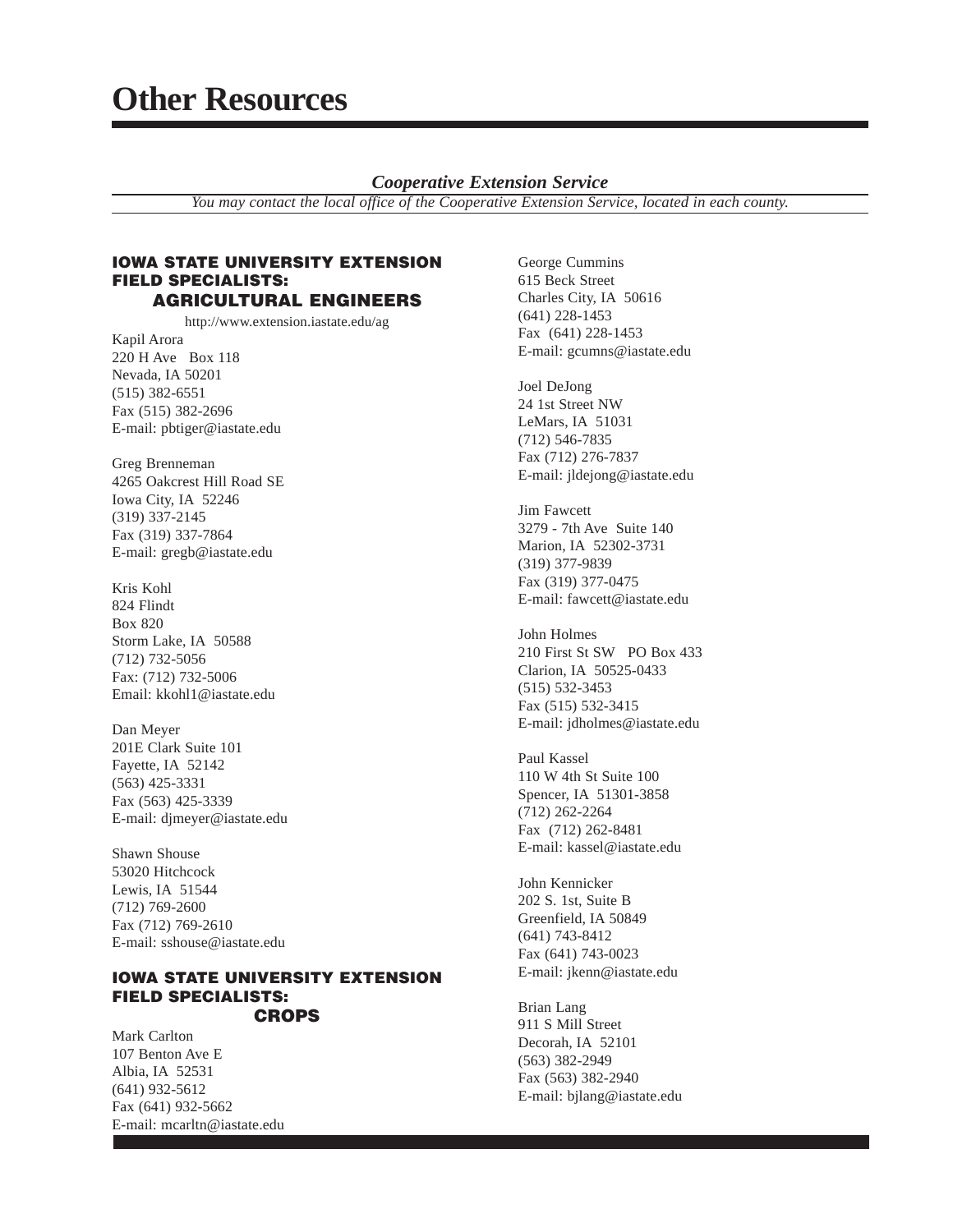Clarke McGrath 53020 Hitchcock Ave Lewis, IA 51544 (712) 769-2600 Fax (712) 769-2610 E-mail cmcgrath@iastate.edu

Virgil L. Schmitt 1514 Isett Ave Muscatine, IA 52761 (563) 263-5701 Fax (563) 263-5707 E-mail vschmitt@iastate.edu

Todd Vagts 1240 D. Heires Ave Suite D Carroll, IA 51401 (712) 792-2364 Fax (712) 792-2366 E-mail: vagts@iastate.edu

Michael White 909 East 2nd Ave Suite E Indianola, IA 50125-2812 (515) 961-6237 Fax (515) 961-6017 E-mail: mlwhite@iastate.edu

## **IOWA STATE UNIVERSITY EXTENSION FIELD SPECIALISTS: BEEF/BEEF FORAGE**

**Russ BreDahl** 105 W Adams Suite B Creston, IA 50801 (641) 782-8426

Fax (641) 782-7213 E-mail: rbredahl@iastate.edu

## **Beth Doran**

301 First Ave #202 Rock Rapids, IA 51246 (712) 472-2576 Fax (712) 472-2578 E-mail: doranb@iastate.edu

## **IOWA STATE UNIVERSITY EXTENSION FIELD SPECIALISTS: DAIRY, DAIRY/BEEF & FORAGE**

#### **Chris Mondak**

(*Dairy Specialist for Western Iowa Dairy Alliance*) 805 Hwy 10 W Orange City, IA 51041 (712) 737-4230 Fax (712) 737-3590 E-mail: cmondak@iastate.edu

#### **Dale Thorenson**

320 N Main Box 368 Allison, IA 50602 (319) 267-2707 Fax (319) 267-2708 E-mail: dthores@iastate.edu

**Larry Tranel** 14742 Hwy 20 W Suite 2

Dubuque, IA 52001 (563) 583-6496 Fax (563)583-4844 E-mail: tranel@iastate.edu

## **IOWA STATE UNIVERSITY EXTENSION FIELD SPECIALISTS: LIVESTOCK**

**Roger Brummett** 312 Main Bedford, IA 50833 (712) 523-2137 Fax (712) 523-2139 E-mail: rbrum@iastate.edu

#### **Darrell Busby**

53020 Hitchcock Ave Lewis, IA 51544 (712) 769-2600 Fax (712) 769-2610 E-mail: dbusby@iastate.edu

Dennis DeWitt 1600 15th St Spirit Lake, IA 51360 (712) 336-3488 Fax (712) 336-3498 E-mail: dewitt@iastate.edu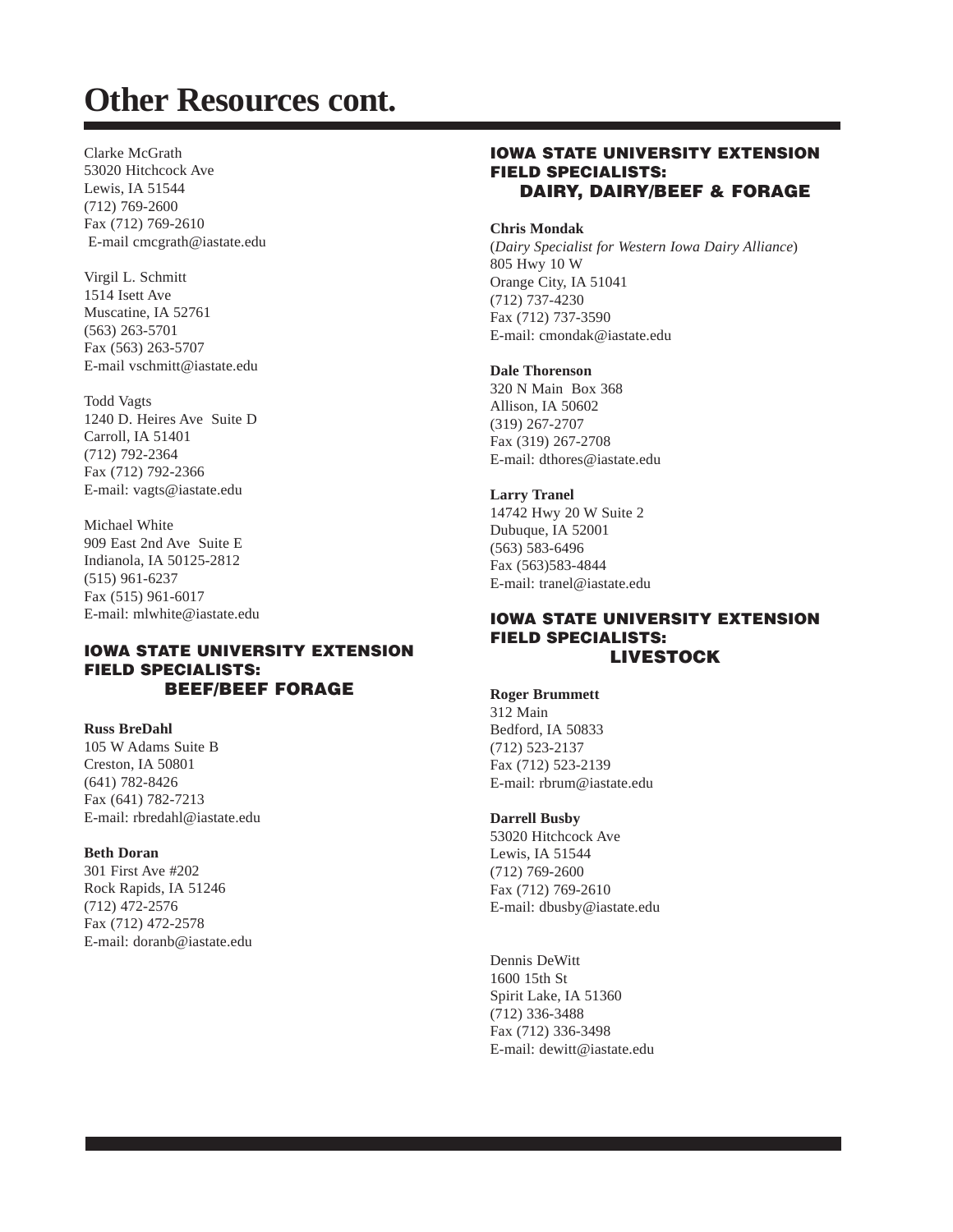Russ Euken 327 W 8th St Garner, IA 50438 (641) 923-2856 Fax (641) 923-3671 E-mail: reuken@iastate.edu

Byron Leu 2606 W Burlington Fairfield, IA 52556 (641) 472-4166 Fax (641) 472-2591 E-mail: bleu@iastate.edu

Carl Neifert 117 N First St Winterset, IA 50273 (515) 462-1001 Fax (515) 462-1002 E-mail: cneifert@iastate.edu

Joe Sellers Box 91 Chariton, IA 50049 (641) 774-2016 Fax (641) 774-8588 E-mail: sellers@iastate.edu

## **IOWA STATE UNIVERSITY EXTENSION FIELD SPECIALISTS: SWINE**

Larry McMullen 605 E. Main Anamosa, IA 52205 (319) 462-2791 Fax (319) 462-4572 E-mail: lkmcmull@iastate.edu

Tom Miller 209 S. Marion Washington, IA 52353 (319) 653-4811 Fax (319) 653-6712 Email: tmiller@iastate.edu

Terry Steinhart 102 E Washington Sigourney, IA 52591 (641) 622-2680 Fax: (641) 622-2637 E-mail: tsteinha@iastate.edu David Stender 209 Centennial Suite A Cherokee, IA 51012-2203 (712) 225-6196 Fax (712) 225-3173 E-mail:dstender@iastate.edu

Mark Storlie 201 E Clark Suite 101 Fayette, IA 52142 (563) 425-3331 Fax (563) 425-3339 E-mail:mstorlie@iastate.edu

Jerry Weiss 205 Main Pocahontas, IA 50574 (712) 335-3103 Fax (712) 335-3104 E-mail weissj@iastate.edu

## **NATURAL RESOURCES CONSERVATION SERVICE**

#### **NRCS STATE OFFICE:**

**Natural Resources Conservation Service Federal Building** 210 Walnut Street Suite 693 Des Moines, IA 50309-2180 (515) 284-4261

#### **NRCS AREA OFFICES:**

**Natural Resources Conservation Service** 3539 Southern Hills Drive Suite 3 Sioux City, IA 51106-4707 (712) 276-4648

**Natural Resources Conservation Service** Federal Building 531 29th Street South Fort Dodge, IA 50501 (515) 573-4351

**Natural Resources Conservation Service** 120 N Industrial Parkway #4 West Union, IA 52175-1612 (319) 422-6201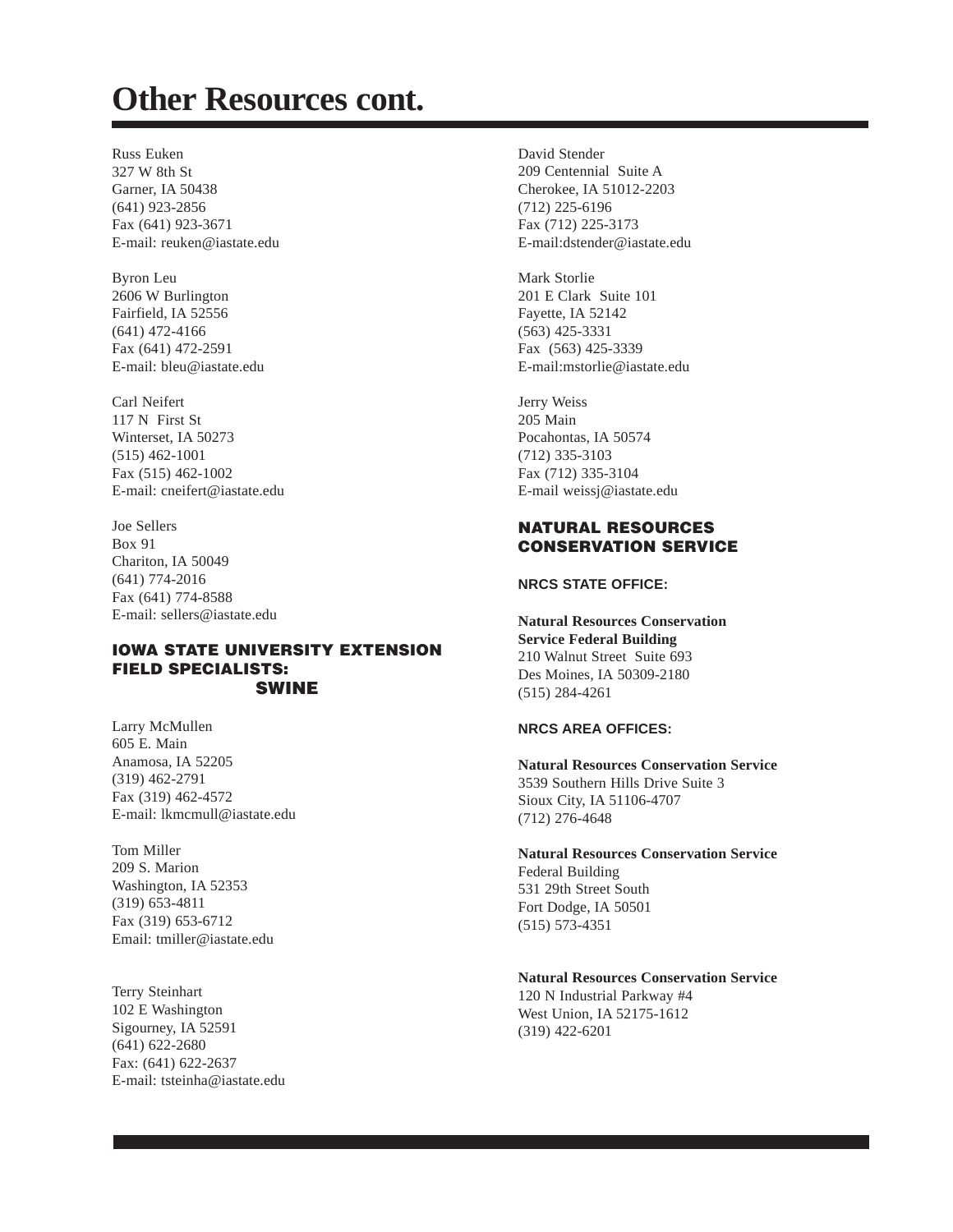#### **Natural Resources Conservation Service**

507 W 7th Street PO Box 475 Atlantic, IA 50022-0475 (712) 243-2724

#### **Natural Resources Conservation Service**

1805 W. Jefferson Avenue Suite 2 Fairfield, IA 52556-4236 (515) 472-8411

## **IOWA DEPARTMENT OF NATURAL RESOURCES**

**Iowa Department of Natural Resources Environmental Protection Division** Wallace State Office Building 900 East Grand Ave Des Moines, IA 50319-0034

#### **IDNR ENVIRONMENTAL PROTECTION DIVISION FIELD OFFICES**

**Iowa Environmental Protection Division Field Office** 909 W. Main Suite D Manchester, IA 52057 (563) 927-2640

**Iowa Environmental Protection Division Field Office** 2300 15th St SW Mason City, IA 50401 (641) 424-4073

**Iowa Environmental Protection Division Field Office** 1900 North Grand Ave. Spencer, IA 51301 (712) 262-4177

**Iowa Environmental Protection Division Field Office** 1401 Sunnyside Lane Atlantic, IA 50022 (712) 243-1934

**Iowa Environmental Protection Division Field Office** 401 SW 7th Suite 1 Des Moines, IA 50309 (515) 725-0268

**Iowa Environmental Protection Division Field Office** 1004 West Madison Washington, IA 52353 (319) 653-2135

## **IOWA DEPARTMENT OF AGRICULTURE AND LAND STEWARDSHIP**

Wallace State Office Building Des Moines, IA 50319-0050 (515) 281-5851

## **MANURE AND SOIL TESTING LABORATORIES**

*Endorsement of companies is not intended, nor is criticism implied of similar companies not mentioned.* **SOIL AND MANURE ANALYSIS:**

## **A&L Heartland Labs, Inc.**

111 Linn St Atlantic, IA 50022 (712) 243-6933 Fax: (712) 243-5213 Email: dstout@allabs.com http://www.al-labs.com

#### **AgSource / Belmond Labs**

1245 Hwy 69 N Belmond, IA 50421 (641) 444-3384 Email: bellabs@frontiernet.net http://www.bellabsinc.com

## **Agvise, Inc.**

902 13th St North PO Box 187 Benson, MN 56215 (320)843-4109 Email: agvise@willmar.com http://www.agviselabs.com

## **Animal Waste Management Lab**

162 Agricultural Engineering Building University of Missouri Columbia, MO 65211 (573) 882-3002

## **Engineering Surveys and Services**

1113 Fay Street Columbia, MO 65201 (573) 449-2646

## **Iowa Testing Labs, Inc.**

1101 North Iowa Ave PO Box 188 Eagle Grove, IA 50533-0188 (515) 448-4741 Fax: (515) 448-3402 WATS: 1-800-274-7645 Email: jack@iowatestinglabs.com http://www.iowatestinglabs.com